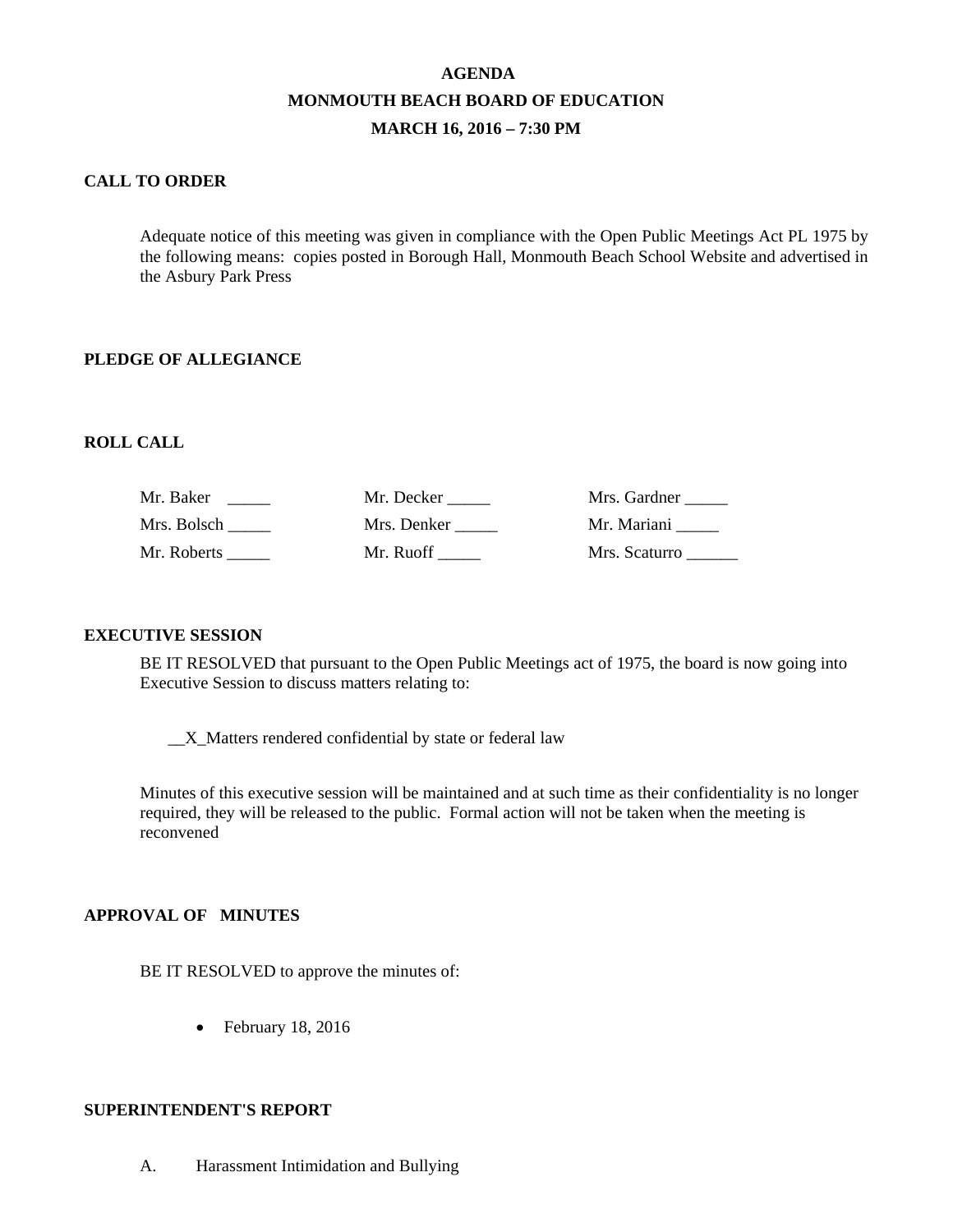## B. BE IT RESOLVED to approve the following:

### **STATISTICAL INFORMATION**

#### **Student Enrollment as of February 29, 2016**

| Preschool – Mrs. Pennell     | 10  |
|------------------------------|-----|
| Kindergarten - 1 Mrs. Marino | 20  |
| Grade 1 - 1 Mrs. Gallo       | 09  |
| Grade 1 - 2 Mrs. Sheridan    | 11  |
| Grade 2 - 1 Mrs. Pietz       | 13  |
| Grade 2 - 2 Ms. Poznak       | 14  |
| Grade 3 - 1 Ms. Albert       | 13  |
| Grade 3 - 2 Ms. O'Neill      | 15  |
| Grade 4 - 1 Mrs. Brown       | 15  |
| Grade 4 - 2 Mrs. Santry      | 14  |
| Grade 5 - 1 Mrs. Vaccarelli  | 14  |
| Grade 5 - 2 Mr. Vastano      | 13  |
| Grade 6 - 1 Mrs. Mahoney     | 19  |
| Grade 6 - 2 Mrs. Silakowski  | 17  |
| Grade 7 - 1 Mrs. Sullivan    | 17  |
| Grade 7 - 2 Mr. Vincelli     | 12  |
| Grade 8 - 1 Mrs. McMahon     | 14  |
| Grade 8 - 2 Mrs. Sandler     | 16  |
| Total                        | 256 |
|                              |     |

Special Education (Out of District): 3

One student in the following placements:

 Oceanport Schools (1) Harbor School (1) Long Branch School (1)

## **Student Attendance**

| September | 98% | February | 98% |
|-----------|-----|----------|-----|
| October   | 97% | March    |     |
| November  | 94% | April    |     |
| December  | 95% | May      |     |
| January   | 94% | June     |     |

**Staff Attendance**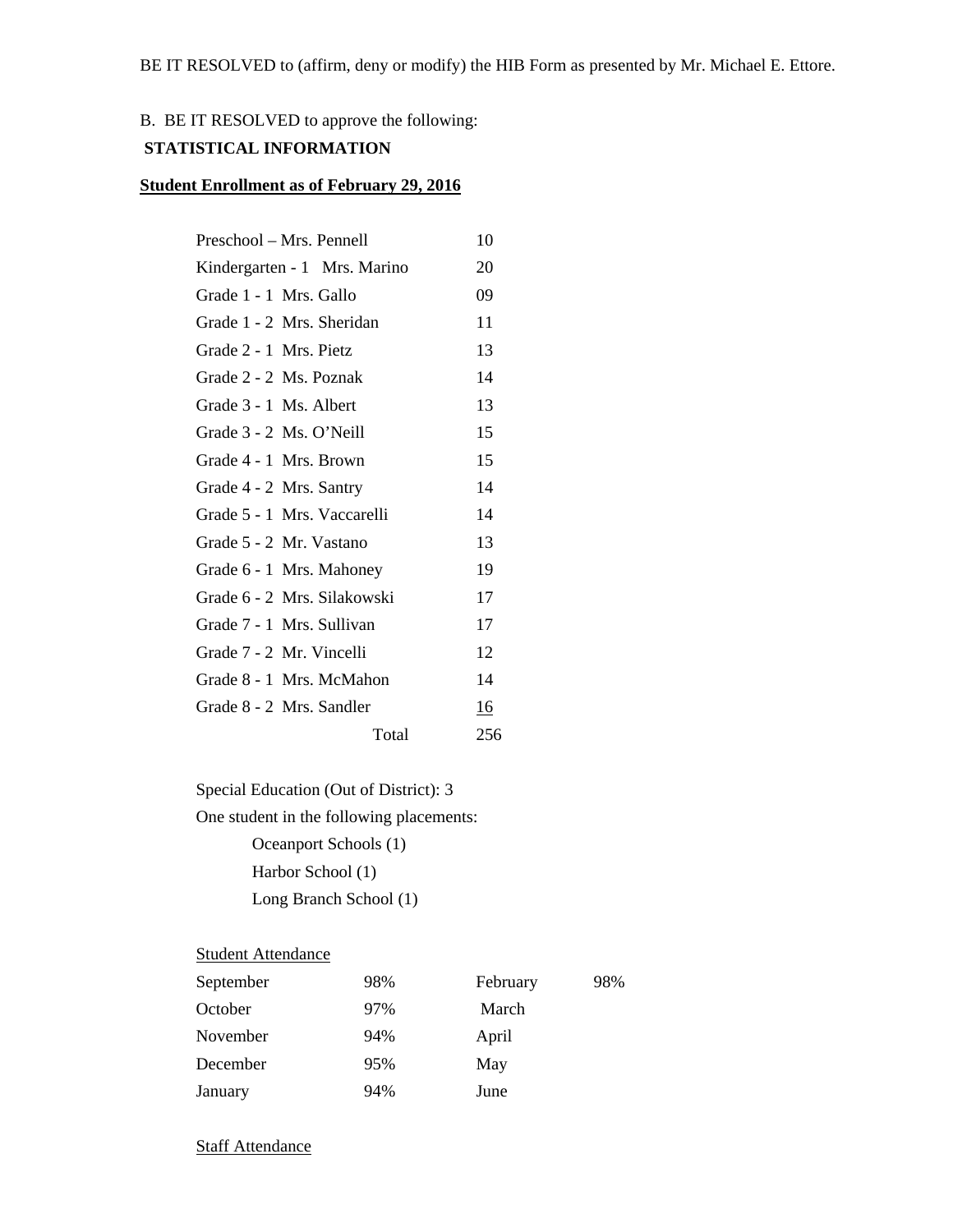| September | 99%   | February | 96% |
|-----------|-------|----------|-----|
| October   | 97.5% | March    |     |
| November  | 96.5% | April    |     |
| December  | 95.5% | May      |     |
| January   | 97%   | June     |     |

Fire Drills February 22, 2016 @ 2:10 p.m.

#### Security Drill

.

Bomb Threat – February 18, 2016 at 1:30 p.m.

C. BE IT RESOLVED to approve the district School Calendar for the 2016-2017 school year.

D. We have used one snow day for the 2015-2016 school year. It is Mr. Ettore's recommendations that graduation take place on the last day of school, Tuesday, June 21, which is a 12:30 dismissal day pending any school emergency closings.

BE IT RESOLVED to approve Tuesday, June 21 as our graduation date as well as the last day of school for students and staff pending any school emergency closings.

## **PUBLIC DISCUSSION**

In compliance with Open Public Meetings Act PL 1975, Chapter 10:4-12 subsection b, - A public body may exclude the public only from that portion of a meeting at which the public body discusses any matter involving the employment, appointment, termination of employment, terms and conditions of employment evaluation of the performance of promotion or discipline of any specific prospective public officer or employees or current public offer or employee employed or appointed by the public body, unless all the individual employees or appointees whose rights could be adversely affected request in writing that such matter or matters be discussed at a public meeting. As per Board Bylaws, 0167, public participation in Board Meetings, such remarks are to be limited to five minutes duration. The Board of Education, though affording the opportunity for members of the public to comment will not engage and/or make remarks concerning matters of student confidentiality and/or matters of personnel wherein employees of the District have not been given notice of the Board's intent to discuss their terms and conditions of employment. Members of the public are reminded that though they are afforded the opportunity to address the Board, they are not given license to violate the laws of slander. Comments made by members of the public that are not in keeping with the orderly conduct of a public meeting will be asked to yield the floor and if they fail to do so may be subject to charges under New Jersey statues associated with disruption of a public meeting.

#### **PTO UPDATE**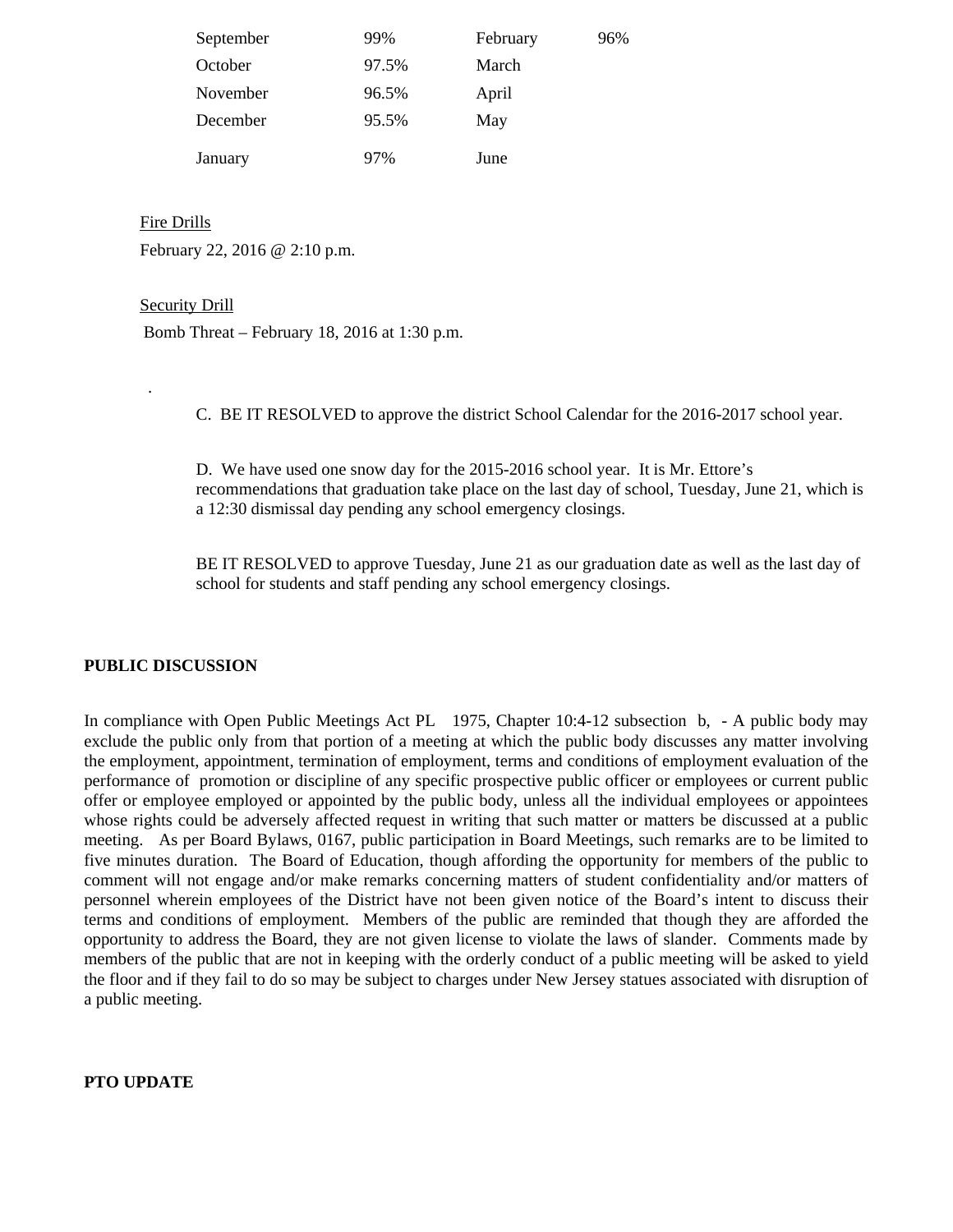A. BE IT RESOLVED, that the financial reports of the Secretary to the Board of Education and the Report of the Treasurer of School Monies dated March 16, 2016, which are in agreement, be accepted and submitted and attached to and made part of the minutes of this meeting, and

BE IT FURTHER RESOLVED, that the bills list for the month of March in the amount of \$67,101.11 be approved, and

BE IT FURTHER RESOLVED, that pursuant to NJAC  $6A:23A-16.10(c)4$  that after a review of the secretary's monthly financial report and upon consultation with the appropriate district officials, to the best of our knowledge, no major account or fund has been overexpended and that sufficient funds are available to meet the District's financial obligations for the remainder of the fiscal year.

- B. Move to approve the attached regional 2016-2017 Danielson Group contract for staff evaluation instrument professional development services for which the Monmouth Beach School District's portion is \$11,418.75, inclusive of a \$4,950 vendor discount.
- C. That the Board of Education approve the following resolution:

BE IT RESOLVED to approve the 2016-2017 tentative school district budget as follows:

| <b>General Current Expense</b> | \$4,675,642    |
|--------------------------------|----------------|
| Capital Expenditures           | \$1,413,977    |
| Special Revenue Fund           | 103,639<br>S.  |
| Debt Service Fund              | 227,500<br>SS. |
| Total                          | \$6,420,758    |

BE IT RESOLVED that the tentative budget be approved for the 2016-2017 School Year and the Secretary to the Board of Education be authorized to submit the following tentative budget to the Executive County Superintendent of Schools for approval in accordance with the statutory deadline:

| <b>GENERL</b> | <b>SPECIAL</b> | <b>DEBT</b>    |              |
|---------------|----------------|----------------|--------------|
| <b>FUND</b>   | <b>REVENUE</b> | <b>SERVICE</b> | <b>TOTAL</b> |
| \$6,089,619   | \$103,639      | \$227,500      | \$6,420,758  |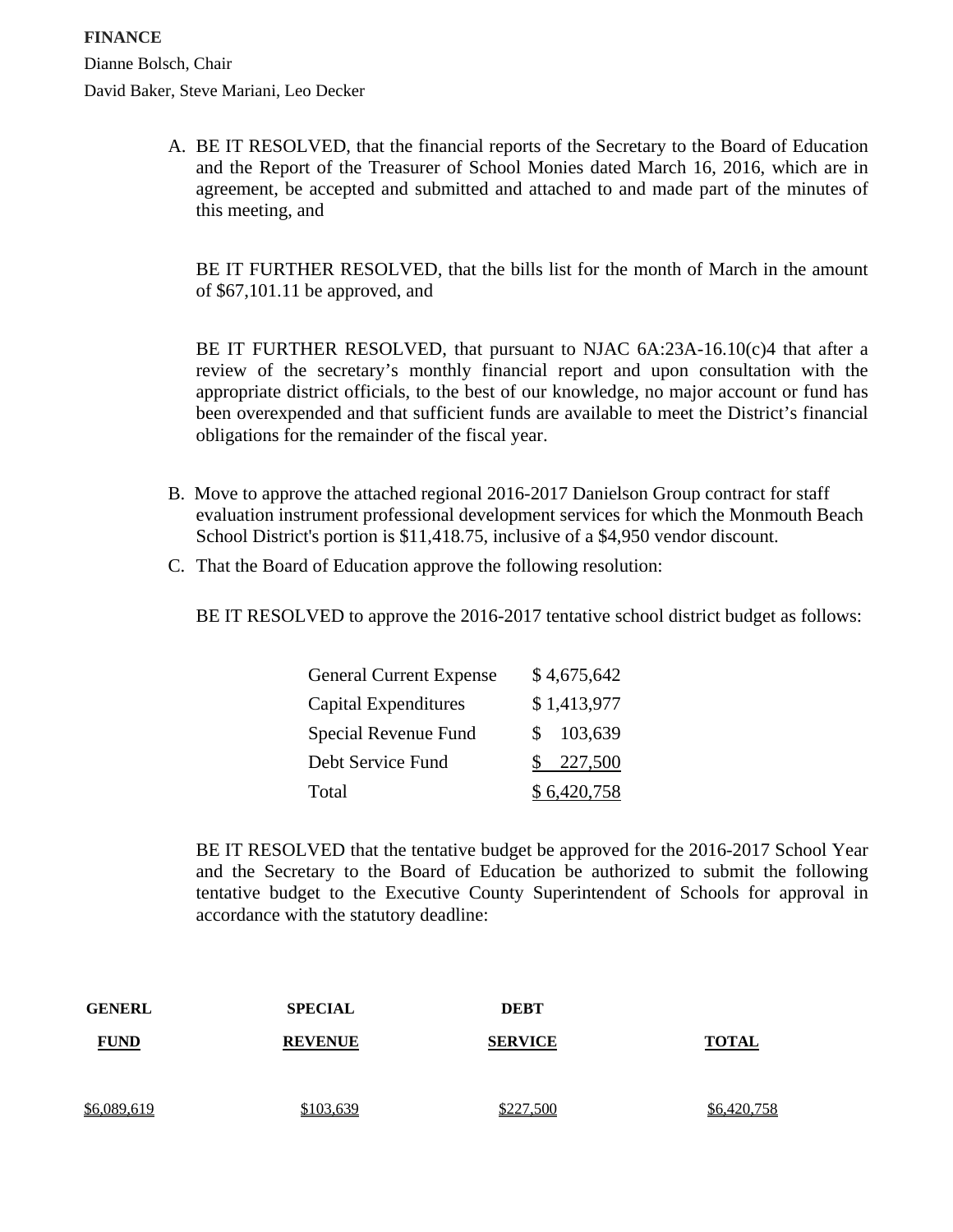And to advertise said tentative budget in the Asbury Park Press in accordance with the form suggested by the State Department of Education and according to law; and

BE IT FURTHER RESOLVED that the general fund tax levy as described above results in a tax levy of \$4,444,880 and BE IT FURTHER RESOLVED that the debt service tax levy as described above results in a tax levy of \$227,500

BE IT FURTHER RESOLVED that a public hearing be held at the Monmouth Beach Elementary School on April 25th at 7:30 p.m. for the purpose of conducting a public hearing for the 2016-17 school year.

BE IT RESOLVED to adopt the following Travel and Related Expense Reimbursement for the 2016-2017 school year;

WHEREAS, the Monmouth Beach Board of Education recognizes school staff and Board members will incur travel expenses related to and within the scope of their current responsibilities and for travel that promotes the delivery of instruction or furthers the efficient operation of the school district; and

WHEREAS, N.J.A.C. 6A:23A-7.3 et seq. requires Board members to receive approval of these expenses by a majority of the full voting membership of the Board and staff members to receive prior approval of these expenses by the Superintendent of Schools and a majority of the full voting membership of the Board; and

WHEREAS, a Board of Education may establish, for regular district business travel only, an annual school year threshold of \$150 per staff member where prior Board approval shall not be required unless this annual threshold for a staff member is exceeded in a given school year (July 1 through June 30); and

BE IT FURTHER RESOLVED, the Board of Education approves travel and related expense reimbursements in accordance with N.J.A.C. 6A:23A-7.3, to a maximum expenditure of \$15,000 for all staff and board members and that to date, for the 2015-2016 school year, the District has expended \$10,296.

#### **PERSONNEL**

Sandi Gardner Chair,

Kathy Denker, David Roberts, Kelly Scaturro

A. BE IT RESOLVED to approve the purchase of \$50 Barnes and Noble gift cards as awards for the 8th grade award's ceremony from funds donated by the following Monmouth Beach Organizations:

- a. Sandpipers of Monmouth Beach
- b. Monmouth Beach Beautification Committee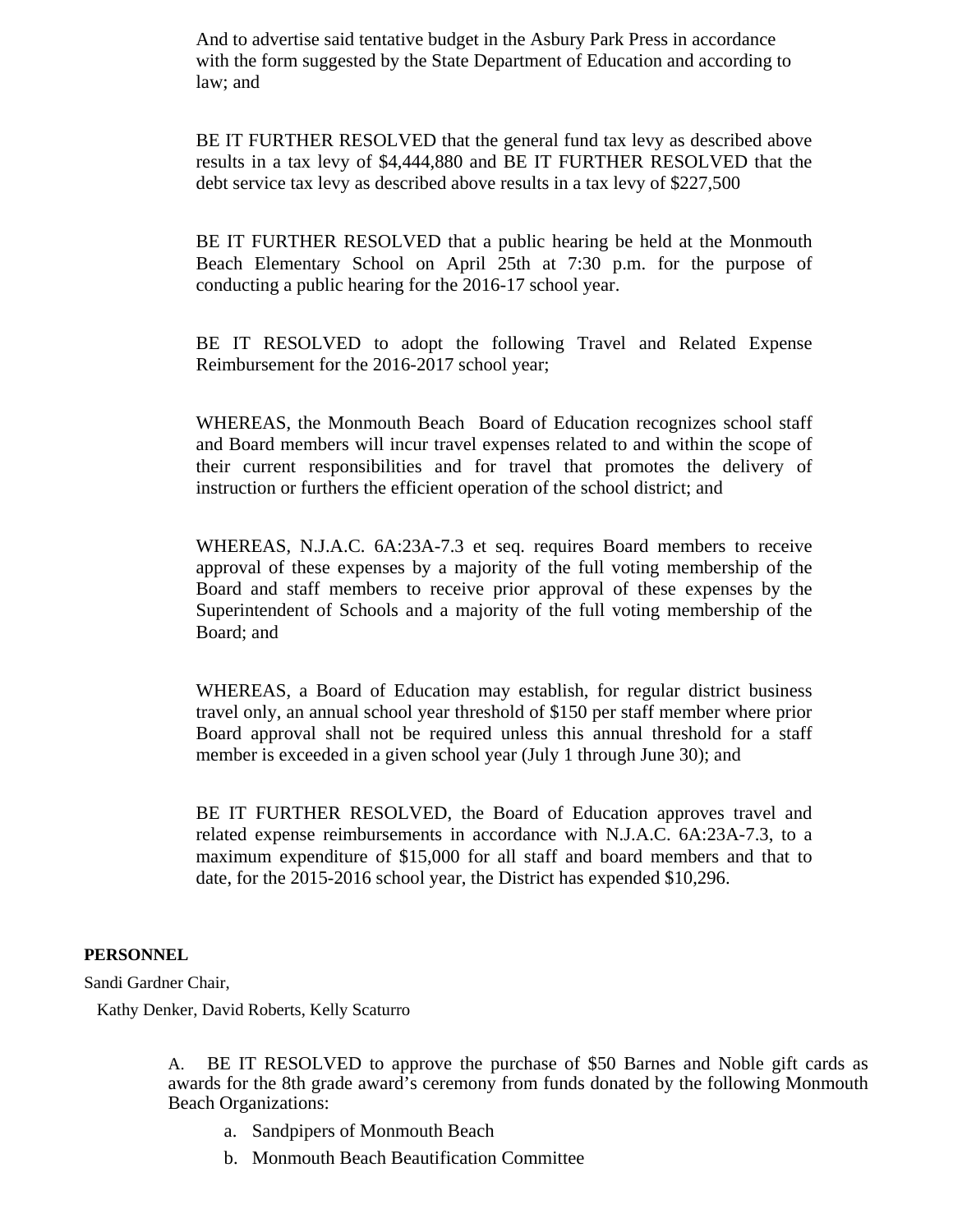- c. Monmouth Beach Fire Company
- d. Monmouth Beach PBA
- e. Monmouth Beach Board of Education
- f. Monmouth Beach Student Council
- g. Monmouth Beach Teacher's Association
- h. Monmouth Beach Cultural Center
- i. Monmouth Beach PTO
- j. Monmouth Beach Ladies Auxillary
- k. Monmouth Beach First Aid Squad
- l. Monmouth Beach Historical Society
- m. Mrs. Beverly McClave
- C. BE IT RESOLVED to approve Nicole Husar as a substitute teacher for the 2015-2016 school year.
- D. BE IT RESOLVED to approve Michael Mahoney as a volunteer coach for the 2016 bseball season.

## **CURRICULUM AND INSTRUCTION**

## Chair Kathleen Denker

Leo Decker, Sandi Gardner, David Roberts

- BE IT RESOLVED to approve the Student Ambassador trip to Oceanport (Maple Place) on March 24, 2016 from 8:30 a.m. – 11:00 a.m. .
- BE IT RESOLVED to approve the Grade 6 G  $&$  T trip to Sandy Hook on May 19, 2016 from 8:30 am – 12:45pm , cost \$100 refundable deposit.
- Per SRHS Office of Curriculum, move to approve MB teachers to conduct one day site visitations to observe primary and elementary grades mathematics programs:
	- Three teachers (1 grade K, 1 grade 1, and 1 grade 4) to Holmdel, Ocean Township, or Shrewsbury School District on or after March 24, 2016
	- Two teachers (1 grade K and 1 grade 1) to Point Pleasant Beach on or after March 24, 2016
	- \*The My Math visitation has been rescheduled by Mrs. Winter for April 5, 2016..

## **BUILDING AND GROUNDS**

## David Baker, Chair

Dianne Bolsch, Leo Decker, Steve Mariani

- A. BE IT RESOLVED to approve the Building Use Form for the following:
	- MB PTO use of music room, gym and/or stage for play practice on  $4/4-4/7/16$ and  $4/11 - 4/14/16$  from 3pm – 8 pm,  $4/18 - 4/21$  from 3pm – 10 pm,  $4/9$  and  $4/16/16$  from 10 am – 5 pm and play dates of  $4/22/16$  from 3pm – 10 pm and  $4/23/16$  from 8 am  $-8$  pm.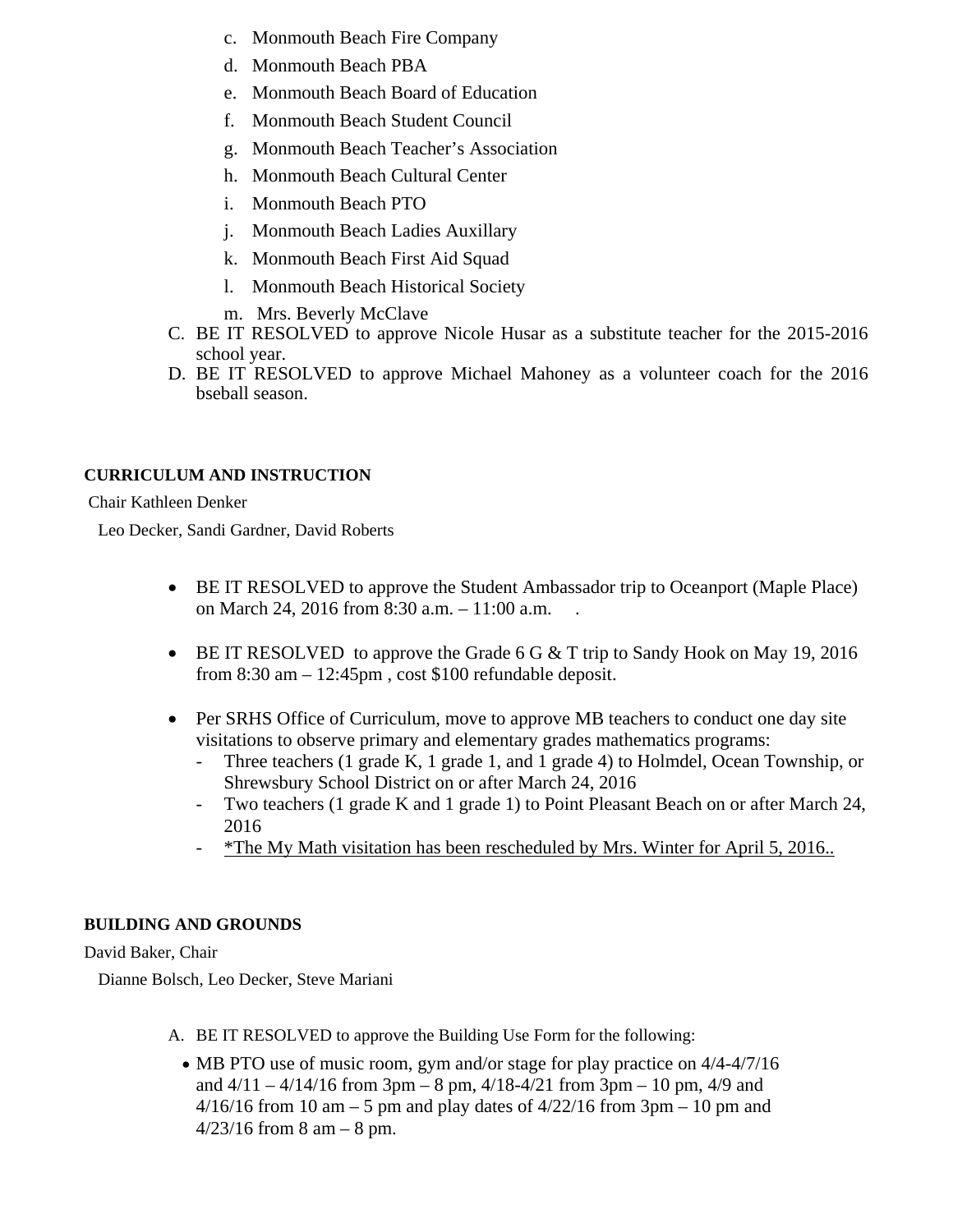- MB Staff vs  $8^{th}$  grade basketball team game on March 11, 2016 from 3 p.m. 5 p.m.in the gym.
- MBPD vs  $8^{th}$  grade basketball team on May 5, 2016 from 6:30 8:30 p.m. in the gym.
- Shore Regional Little League use of the gym for team pictures in the event of inclement weather on April 9, 2016 from 8:30 – 12:30 a.m.
- MB PTO use the Kindergarten classroom for KidzArt afterschool program on 4/12, 4/19, 4/26, 5/3, 5/10, 5/17, 5/24 and 5/31 from 2:45 – 3:45 p.m.

## **POLICY**

David Roberts, Chair Sandi Gardner, Leo Decker, Kathy Denker

## **GENERAL ITEMS**

- Future meeting dates:
	- Public Meeting: April 21, 2016, 7:30 PM
	- Public Hearing on 2016-17 Budget April \_\_\_, 2016
- BE IT RESOLVED to approve the 2016 baseball scheduled as follows:

| Date | Opponent            | Home/Away |
|------|---------------------|-----------|
| 4/5  | Oceanport           | Home      |
| 4/7  | Forrestdale         | Away      |
| 4/12 | Fair Haven          | Away      |
| 4/13 | <b>Tinton Falls</b> | Home      |
| 4/18 | <b>WLB</b>          | Home      |
| 4/21 | Little Silver       | Home      |
| 4/25 | Shrewsbury          | Home      |
| 5/2  | Forrestdale         | Home      |
| 5/5  | Eatontown           | Away      |
| 5/12 | <b>WLB</b>          | Away      |

• BE IT RESOLVED to approve the 2016 tennis schedule as follows:

| Tues         | 4/12 | @Knollwood         |
|--------------|------|--------------------|
| <b>Thurs</b> | 4/14 | <b>vs. St Mary</b> |